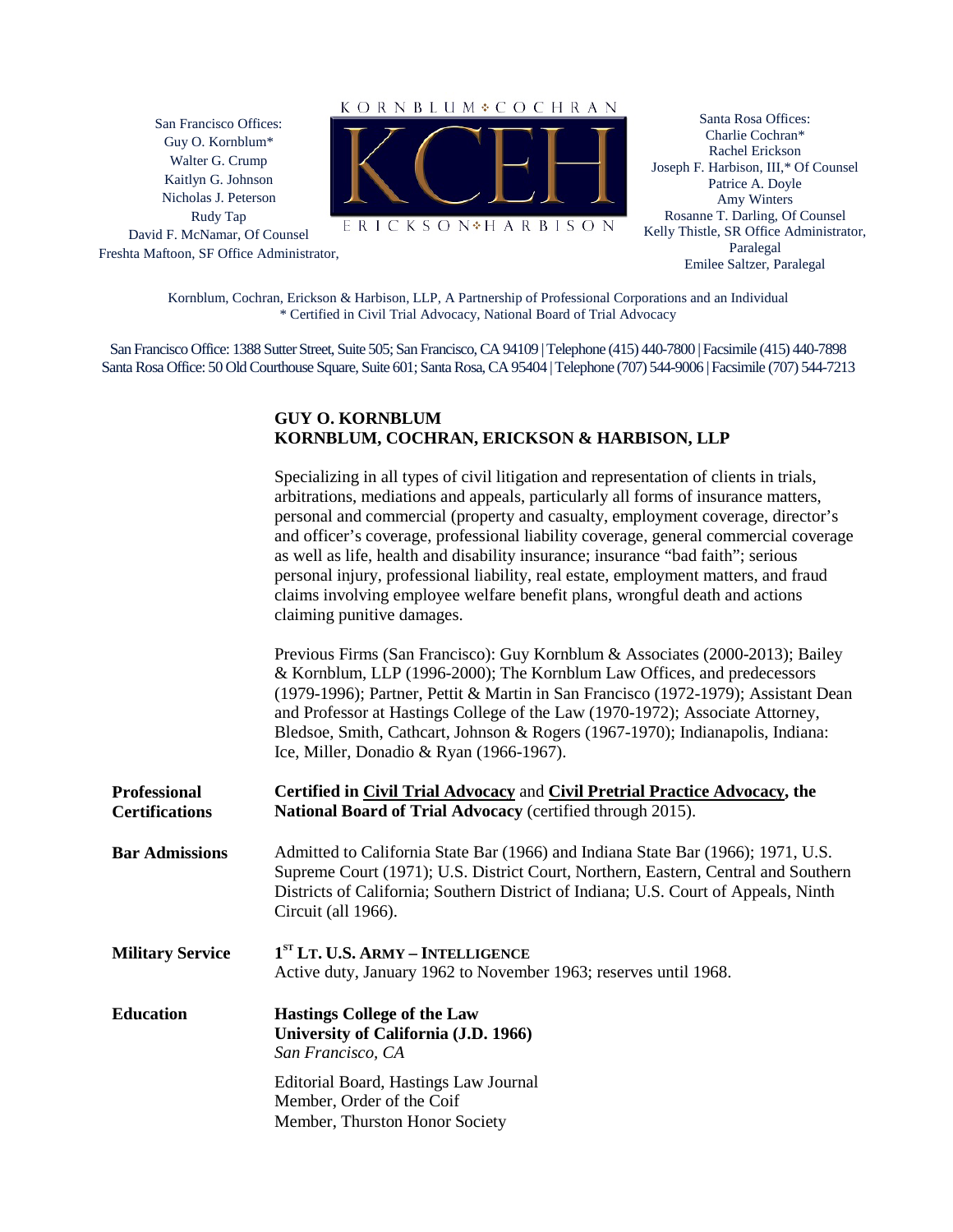

|                            | Phi Delta Phi Graduate of the Year, 1966 (Hastings Chapter)                                                                                                                     |
|----------------------------|---------------------------------------------------------------------------------------------------------------------------------------------------------------------------------|
|                            | Indiana University (A.B. 1961)<br>Bloomington, IN                                                                                                                               |
|                            | Member: Alpha Tau Omega, Phi Eta Sigma, Blue Key, various honoraries and<br>organizations including the Indiana University Student Foundation and Inter-<br>Fraternity Council. |
|                            | Post J.D. Study: Attended New York University Law Center as a Ford Foundation<br>Fellow in the summer of 1971.                                                                  |
| <b>Honors &amp; Awards</b> | Named "Best Lawyers in America," in 22nd Edition of Best Lawyers in America,<br>2016                                                                                            |
|                            | Excellence in Law column, Time Magazine, Person of the Year Issue, December<br>23, 2013.                                                                                        |
|                            | Fellow, American College of Board Certified Attorneys.                                                                                                                          |
|                            | Charter Fellow, Litigation Counsel of America Trial Lawyer Honorary.                                                                                                            |
|                            | Northern California Super Lawyer, annually since 2006.                                                                                                                          |
|                            | Platinum Member, The Verdict Club, recognizing lawyers with outstanding results<br>for clients.                                                                                 |
|                            | Life Member, Multi-Million Dollar Advocates Forum; Million Dollar Advocates<br>Forum.                                                                                           |
|                            | Silver Member, Elite Lawyers of America.                                                                                                                                        |
|                            | Named as a "Top Attorney," Personal Injury, 2013.                                                                                                                               |
|                            | Named "Best Lawyer in the Bay Area," in a poll conducted by the Nob Hill Gazette,<br>a prominent San Francisco Magazine, 2010.                                                  |
|                            | Listed in Bar Register of Preeminent Lawyers, Martindale-Hubbell, 19th Ed.<br>(Personal Injury and Insurance Law).                                                              |
|                            |                                                                                                                                                                                 |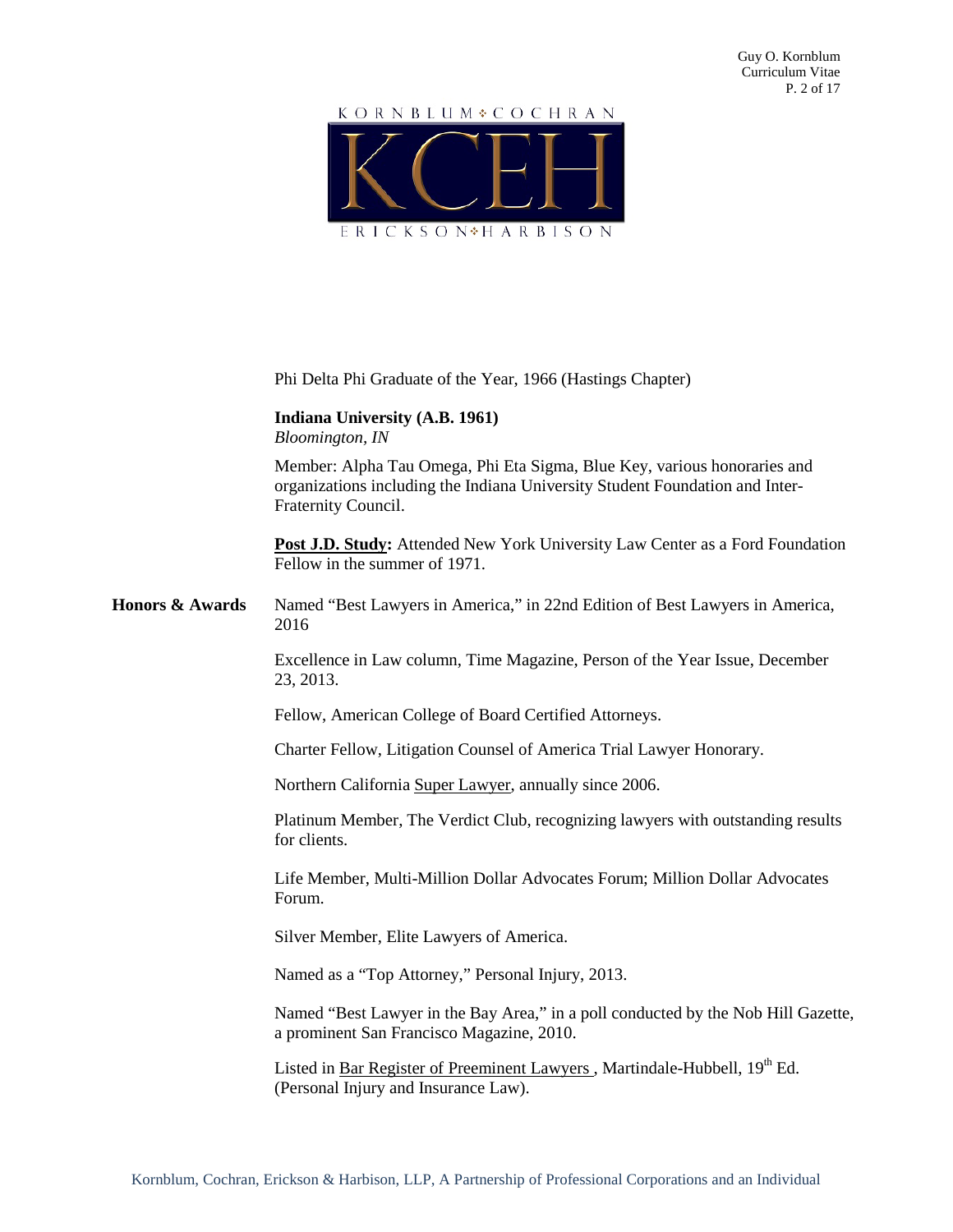

|                                            | Listed in 22d Edition of "The Best Lawyers in America" (Insurance Law,<br>Litigation-Insurance, Personal Injury Litigation-Plaintiffs)                       |
|--------------------------------------------|--------------------------------------------------------------------------------------------------------------------------------------------------------------|
|                                            | Top rating, currently 5.0 out of 5.0, by Martindale-Hubbell, the preeminent lawyer<br>rating service $(a \nu)$ received in first year of eligibility, 1971.) |
|                                            | Rating of "10" ("Superb") by AVVO.                                                                                                                           |
|                                            | 25 Years of Continuous Listing in Marquis Who's Who.                                                                                                         |
|                                            | San Francisco Chamber of Commerce Featured Law Firm, 2004.                                                                                                   |
|                                            | Law Firm of the Year, AIDS Legal Referral Panel (pro bono), 2004.                                                                                            |
|                                            | Nominated for California State Bar Pro-Bono Service Award, 2004.                                                                                             |
|                                            | Recipient, Award of Excellence, Senior Lawyers Division, American Bar<br>Association, 1996.                                                                  |
|                                            | Named "An Outstanding Insurance Trial Lawyer," National Law Journal, 1991.                                                                                   |
|                                            | Founding member of Hastings College of Advocacy, the first post-trial practice<br>program for lawyers sponsored by a law school from 1971-2001.              |
|                                            | Co-founder and Member, Board of Directors and Executive Committee, Hastings<br>Center for Trial and Appellate Advocacy, 1970-1982.                           |
| <b>Professional</b><br><b>Associations</b> | Member, American Bar Association                                                                                                                             |
|                                            | Member, California and Indiana State Bar Associations                                                                                                        |
|                                            | Member, American Association for Justice (formerly Association of Trial Lawyers<br>of America)                                                               |
|                                            | Member, Consumer Attorneys of California                                                                                                                     |
|                                            | Member, San Francisco Bar Association                                                                                                                        |
|                                            | Member, San Francisco Trial Lawyers Association                                                                                                              |
| <b>Teaching</b>                            | Instructor, Santa Clara University Law School, Spring 2007, "Strategy, Tactics and                                                                           |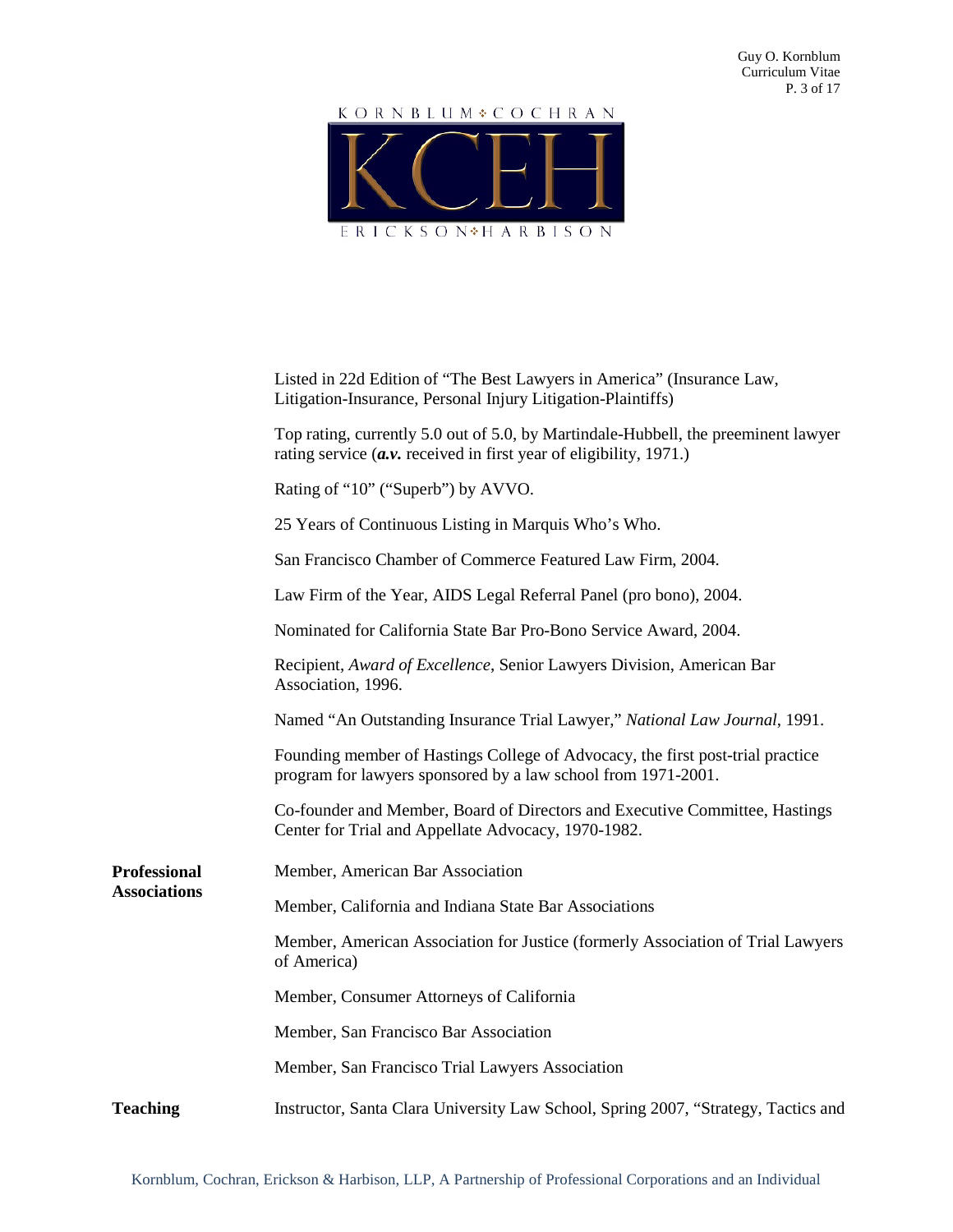# KORNBLUM COCHRAN ERICKSON<sup>\*</sup>HARBISON

Diplomacy in Dispute Resolution," Seminar for Third-Year Law Students.

Assistant Dean, Hastings College of the Law, University of California, 1970-1972; adjunct faculty, 1972-1978, 1990.

Instructor, San Francisco Law School, "Insurance Law – A Consumer's Perspective," Spring 2001; "Remedies – The Law Gets Down to Business," 2002- 2003.

**Recent Seminars** [Presented over 400 seminars to various state and national trial lawyer groups in 38 states and several foreign countries since 1970. Appeared as a speaker at the Annual Meeting of the American Bar Association 20 times. Featured Speaker to the Association of British Insurers (1987) and EuroForum (1994) in London.]

#### **Strafford Seminars**

"Using Experts in Bad Faith and Coverage Cases," August 5, 2015.

#### **Consumer Attorneys of California**

"Bad Faith in Uninsured and Underinsured Motorist Cases," 2014 Annual Meeting, San Francisco, November 15, 2014.

#### **Judicial Technologies**

Member of Faculty, CLE Programs, 2011

#### **Lorman Seminars**

"Handling Insurance Bad Faith Claims," Webinar, March 2013.

"Underinsurance and Uninsured Motorist Claims," Moderator, Webinar, November 2012

#### **American Bar Association – Section of Dispute Resolution**

"A New Level of Dialogue Between Litigators and Mediators—A Conversation with San Francisco's Finest Mediation Advocates," Panelist, American Barn Association Dispute Resolution Section, San Francisco, California, April 2010.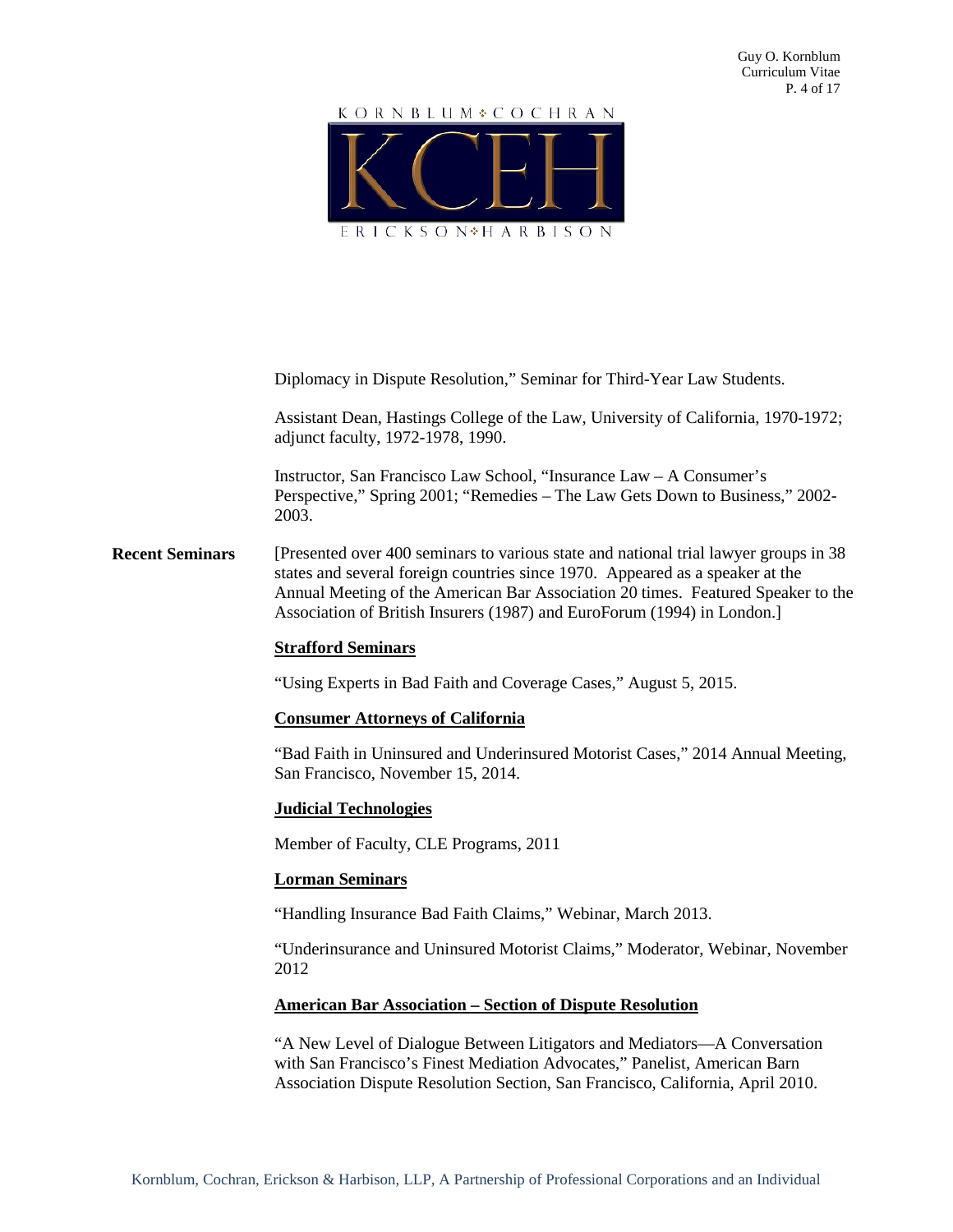

# **Marin County Bar Association**

"What You Need to Know to Litigate Insurance Bad Faith Claims in 2013," Corte Madera, May 21, 2013. [1](#page-4-0)

"Insurance Bad Faith Litigation," Corte Madera, California, September 2009.

#### **San Francisco Bar Association**

"Bad Faith Cases Arising Out of Uninsured and Underinsured Motorist Claims," March 25, 2015.

"How to be an Effective Advocate in Mediation," February 17, 2015.

"Litigating Bad Faith Claims in 2013," Moderator, San Francisco Bar Center, June 11, 2013.

"Mediation Ethics," Moderator, San Francisco Bar Center, April 2012.

"Mediation Advocacy" CLE Programs: January 2008 and May 2009.

#### **Sonoma County Bar Association**

"Litigating Insurance Bad Faith Claims," co-panelist with Charlie Cochran, January 11, 2014.

# **Thomson West Publishing Company**

Series of Webinars (6 sessions) on "Mediation Strategies," September – November, 2014.

Series of Webinars (10 sessions) on "Mediation Advocacy," 2010-2012, with Mediator Martin Quinn.

# **California Continuing Education of the Bar**

<span id="page-4-0"></span> $\overline{a}$ 

"Hot Topics in Property and Liability Insurance," Co-Panelist, San Francisco,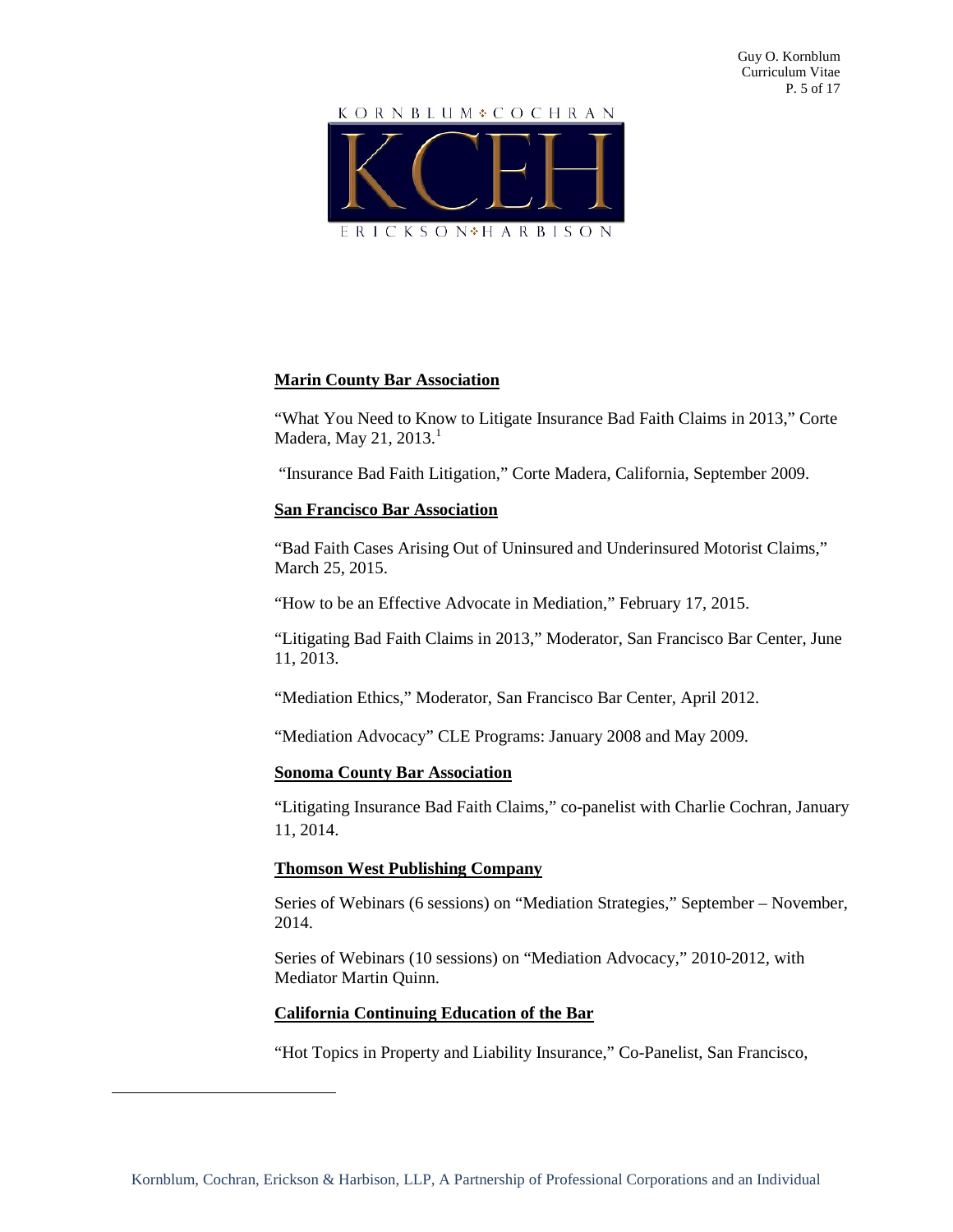

California, March 5, 2010.

"Insurance Law for Real Estate and Corporate Counsel," Co-Panelist, San Francisco, California, March 2006.

# **American Association for Justice (Association of Trial Lawyers of America)**

"What You Need to Know to Litigate Insurance Bad Faith Cases in 2011," Annual Meeting, New York, N.Y. 2011.

"Getting Results for Plaintiffs Through Early Mediation: Taking Advantage of the Marketplace for Resolving Lawsuits," Annual Meeting, Toronto, Ontario, Canada, July 2005.

"Finding the Right Defendant in an Insurance 'Bad Faith Case' – Pinning the 'Tale' on the Right Donkeys," Palm Springs Midwinter Meeting, Insurance Bad Faith Group, February 2005.

"Games Insurers Play in Handling Claims," Insurance Bad Faith Group, Annual Meeting, San Francisco, California, July 2003.

"Getting Results for Plaintiffs through Early Mediation: Taking Advantage of the Marketplace for Resolving Lawsuits," Insurance Law Section, Annual Meeting, San Francisco, California, July 2003.

# **Center for Dispute Resolution, Hastings College of the Law, University of California**

"How to be Effective at Mediation," Panelist, U.S.D.C., Northern District of California, December 2004.

# **National Business Institute**

**Cases / Expert Witnessing**

"Powerful Evidence in California Civil Litigation," San Diego, California, November 2004.

**Selected Appellate**  *Waters* v*. USAA*, California Courts of Appeal (1996) 41 Cal.App.4th 1063.

*Melancon* v*. USAA Casualty Ins. Co.* (Ariz. App. 1992) Arizona Supreme Court and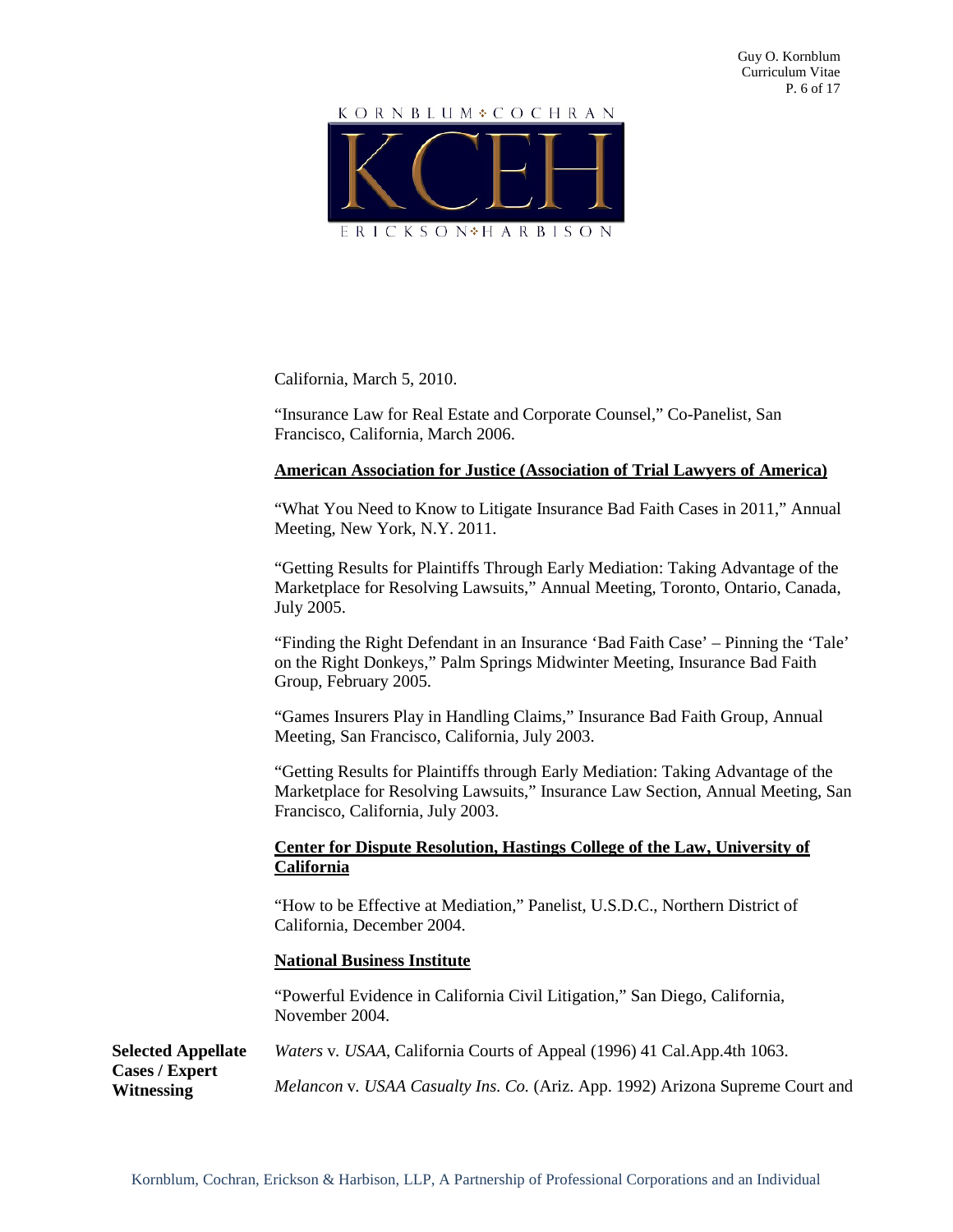# KORNBLUM COCHRAN ERICKSON<sup>\*</sup>HARBISON

|                                                              | Court of Appeal 849 P.2d 1374.                                                                                                                                                                                                  |
|--------------------------------------------------------------|---------------------------------------------------------------------------------------------------------------------------------------------------------------------------------------------------------------------------------|
|                                                              | Linthicum v. Nationwide Ins. Co. (Ariz. 1986) Arizona Supreme Court and Court of<br>Appeal 723 P.2d 675.                                                                                                                        |
|                                                              | Hess v. Transamerica Occidental Life Ins. Co. (1987) California Court of Appeal<br>190 Cal.App.3rd 941.                                                                                                                         |
|                                                              | Mr. Kornblum's expert testimony on insurance bad faith cited and relied on by the<br>California Court of Appeal, First Appellate District in United States Fire Ins. Co. v.<br>Button Trans., A108419, April 26, 2006.          |
|                                                              | Mr. Kornblum's co-authored book, California Practice Guide: Bad Faith, cited by<br>Associate Justice M. Baxter, California Supreme Court in Adams v. Mrakami, 813<br>P. 2d 1348, 1359.                                          |
| <b>Books</b>                                                 | <b>Negotiating and Settling Tort Cases: Reaching the Settlement, 3rd Edition, 2015,</b><br>AAJ Press and Thomson West Publishing Co.                                                                                            |
|                                                              | Co-author, <i>Litigating Insurance Claims</i> (Wiley & Sons 1993) with supplements<br>(with W. A. Cerillo.)                                                                                                                     |
|                                                              | Co-author, <i>California Practice Guide: Bad Faith</i> (The Rutter Group 1986), and<br>supplement (now part of California Practice Guide: Insurance Litigation (The<br>Rutter Group 1995) (with Justice M. Kaufman; H. Levine). |
|                                                              | Contributing Author, California Continuing Education of the Bar, <i>Effective</i><br>Mediation and Settlement Technique in California, 2005.                                                                                    |
| <b>Published</b><br><b>Monographs and</b><br><b>Articles</b> | "Is Mediation The Best Course For Resolving Disputes?" The Trial Lawyer,<br>SFTLA Magazine, Spring 2015, p 12.                                                                                                                  |
|                                                              | "The New Law Practice of Dispute Resolution: How to Avoid Having to Be a<br>Warrior on Behalf of Your Client," FORUM, March/April 2014, p. 14.                                                                                  |
|                                                              | "Mediation Ethics, Part I: Perspective on Confidentiality Concerns," The Update,<br>Summer 2012.                                                                                                                                |
|                                                              | "An Overview of Third Party Bad Faith: Failure to Accept Reasonable                                                                                                                                                             |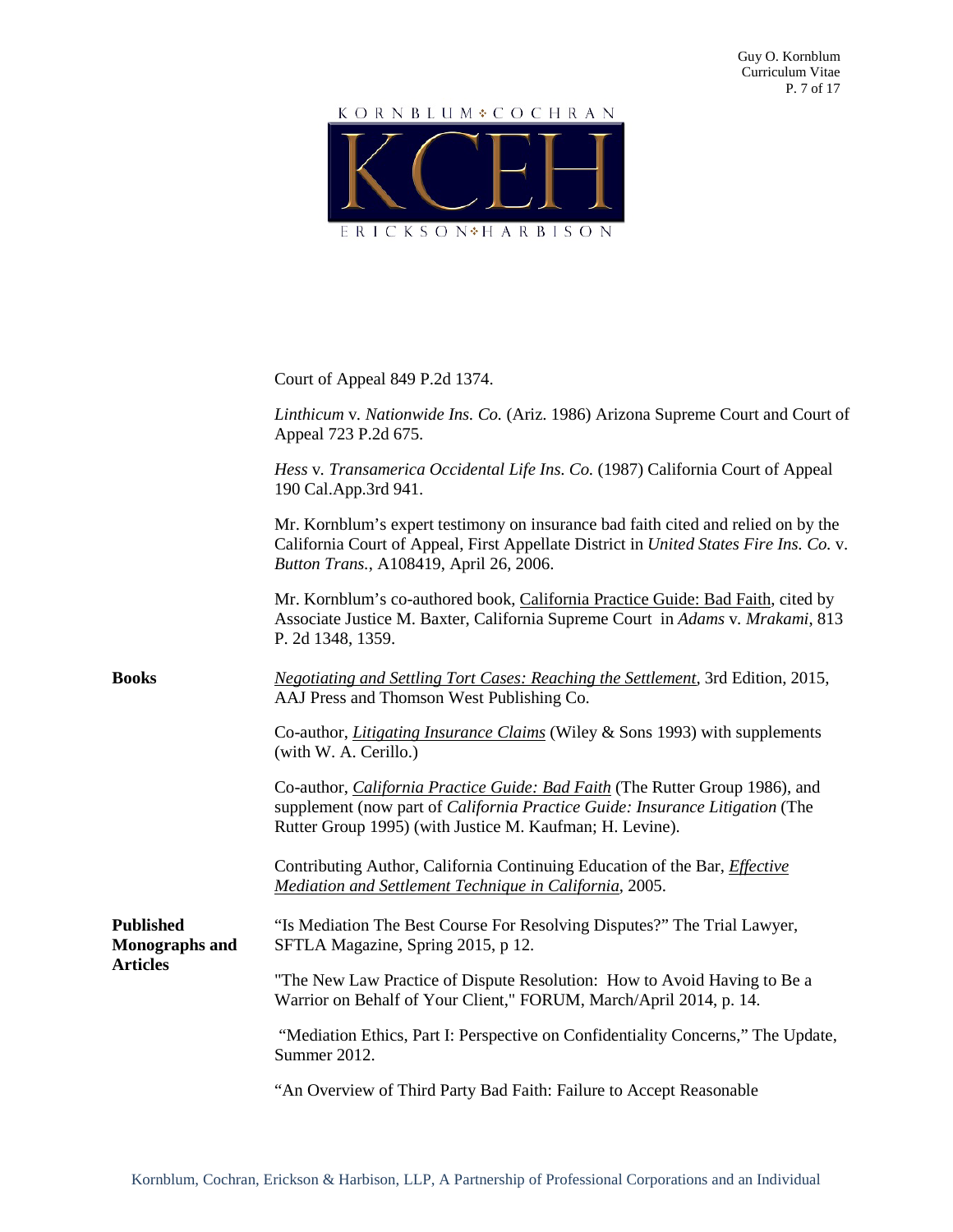

Settlements," San Francisco Bar Bulletin, Spring 2012.

"Insurance Bad Faith in Uninsured and Underinsured Motorist Cases," San Francisco Bar Bulletin, Fall 2011.

"Insurance 'Bad Faith' Basics, Part II," *California Business Law Practitioner* (California Continuing Education of the Bar), Volume 24, Number 4, Fall 2009.

"Insurance 'Bad Faith' Basics, Part I," *California Business Law Practitioner* (California Continuing Education of the Bar), Volume 24, Number 3, Summer 2009.

"Evaluation of an Insurance Bad Faith Case," FORUM (Consumer Attorneys of California), March 2007, p. 8.

"Getting Results for Plaintiffs Through Early Mediation: Ten Basic Principles to Follow in Getting Your Client's Case Settled Early," FORUM (Consumer Attorneys of California), June 2005 at 9.

"Using Insurance Experts in Bad Faith Cases: Should I or Shouldn't I?" TRIAL 30- 37 (February 2000).

"Pre-suit Considerations in Bad Faith Cases," TRIAL 72-74 (October 1998).

"Bad Treatment is Bad Faith!" *Insurance Litigation* 24-26, 39-40 (September-October 1998).

"Do the Law Schools Meet the Expectations of the Practicing Bar?" with R. Moss, *Experience* (Fall 1995).

"Evidentiary Issues in Coverage and First-Party Bad Faith Cases," 61 *Defense Counsel Journal* 240 (April 1994).

"Avoiding Botched-Up Claims," *Best's Review* 92-11 (March 1992).

"Preventing Punitive Damages," *Best's Review* 88:8 (Property and Casualty edition).

"Defending an Insurance Bad Faith Action in the 1990's: Strategy and Tactics (Part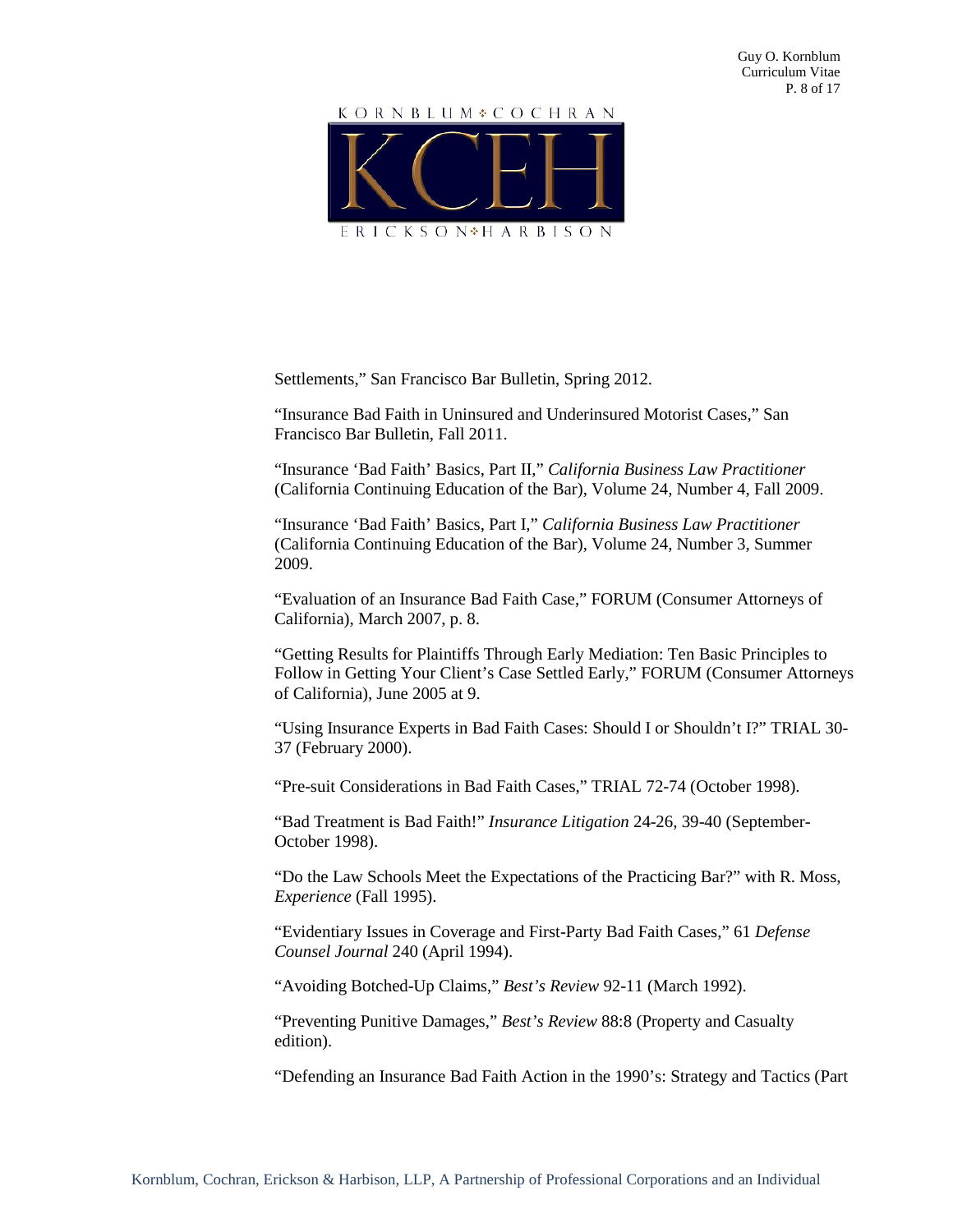# KORNBLUM COCHRAN



#### I)," 5 *Mealey's Litigation Reports* 21 (July 2, 1991).

"Defending an Insurance Bad Faith Action in the 1990's: Strategy and Tactics (Part II)," 5 *Mealey's Litigation Reports* 23 (July 16, 1991).

"How to Curb Discovery Abuses," *The Practical Litigator* 61 (July 1991).

"Environmental Claims and Bad Faith: Contract Obligations that Mature into Extra-Contractual Lawsuits," with J. Ferry and K. Lee, 52:4 *Ohio State Law Journal* 1245 (1991).

"Defending an Insurance Bad Faith Action," 20:2 *The Brief* 47 (Winter 1991).

"What You Should Know About Alternative Dispute Resolution," 2:1 *The Practical Litigator* 73 (January 1991).

"Challenging a Punitive Claim: A Defense Strategy," *Daily Journal Report* (December 2, 1990) at 38.

"Voluntary Private Dispute Resolution: Complement or Competitor to the Courts System," 57 *Defense Counsel Journal* 370 (July 1990).

"Update on Third Party Actions Since *Moradi-Shalal*," *Daily Journal Report* at 13 (May 19, 1989).

"Proposition 103 and Its Impact on California Insurance Law," with C. Imre, *Daily Journal Report* at 7 (December 16, 1988).

"The Punitive Remedy: Statutory and Judicial Reforms," with C. Imre, 1:3 California Litigation (Spring 1988).

"Voir Dire, Opening Statement and Closing Argument," 23:7 *Practical Lawyer* 11 (October 15, 1977); republished in *Personal Injury Annual*, Matthew Bender Co. (1979); *Manual of Trial Practice*, ALI-ABA Joint Committee on Continuing Legal Education (1979).

"Punitive Damages on Parade: An Update of Recent California Appellate Decisions Affecting Punitive Damage Claims," 676 *Insurance Law Journal* 247 (May 1979).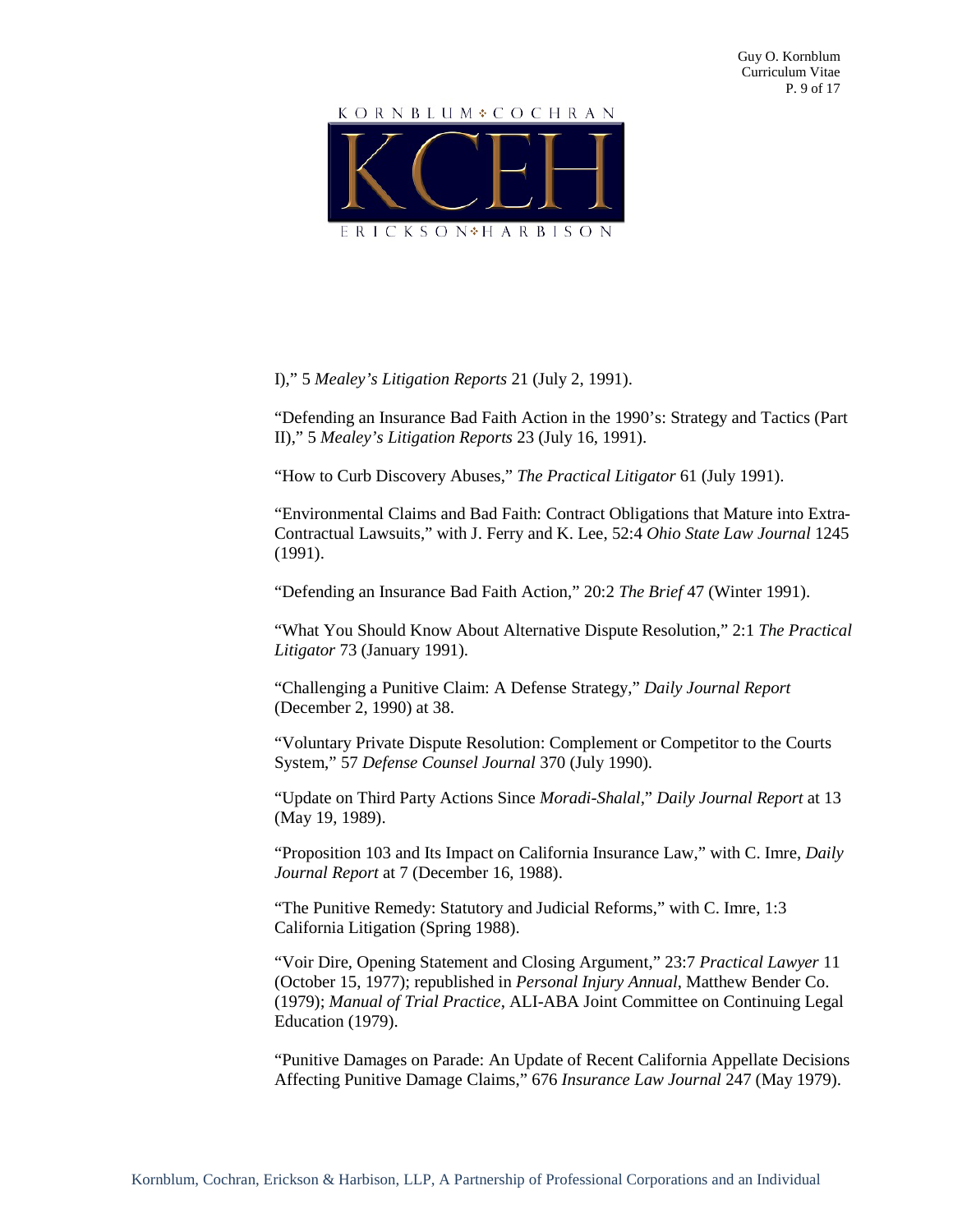

"Punitive Damages on Parade II: A Further Update of Recent California Appellate Decisions Affecting Punitive Damage Claims," 680 *Insurance Law Journal* 495 (September 1979).

"The Role of Insurer's Corporate Counsel in Defending First-Party Extra-Contract Litigation," with Wilson, 664 *Insurance Law Journal* 255 (May 1978).

"The Role of the Life, Health & Accident Insurer's Medical Director in Extra-Contract Litigation," 28 *Defense Law Journal* 205 (1979). Also, 62 *Transactions* 61 *Journal of the Association of Life Insurance Medical Directors of America* (1978).

"The First-Party Extra-Contract Case: The Defense Viewpoint," 1977 Insurance Law: Excess Liability-First-Party Insurance," 7:1 Defense Research Institute Monograph (1977).

"The Defense of the First-Party Extra-Contract Case: Strategy in Negotiations and Discovery," 12:2 Forum 721 (Winter 1977).

"The Seismic Impact of Punitive Damages in Actions Against Insurers," with J. Thornton, 77 Best's Review 10 Property/Casualty and Life/Health and Accident editions (January 1977).

"The Use of Videotape in Discovery and Trial Preparation," with E. Short, 23 Am. Jur. Trials 95 (1976).

"The Prerecorded Videotape Trial: A Status Report," with J. McCrystal, 25:2 Federation of Insurance Counsel Quarterly 121 (Winter 1975).

"The Expert as Witness and Consultant," 20:3 The Practical Lawyer 13 (March 1974); republished in Personal Injury Annual, Matthew Bender Co. (1974).

"The Oral Civil Disposition: Preparation and Examination of Witnesses," 17:5 The Practical Lawyer 11 (May 1971); republished in 1971 Personal Injury Commentator [Annual] 297, Matthew Bender Co. (1971); Massachusetts Continuing Legal Education Committee (1971); Civil Advocate's Manual, College of Advocacy, Hastings College of the Law; Manual of Pre-Trial Discovery, AFI-ABA Joint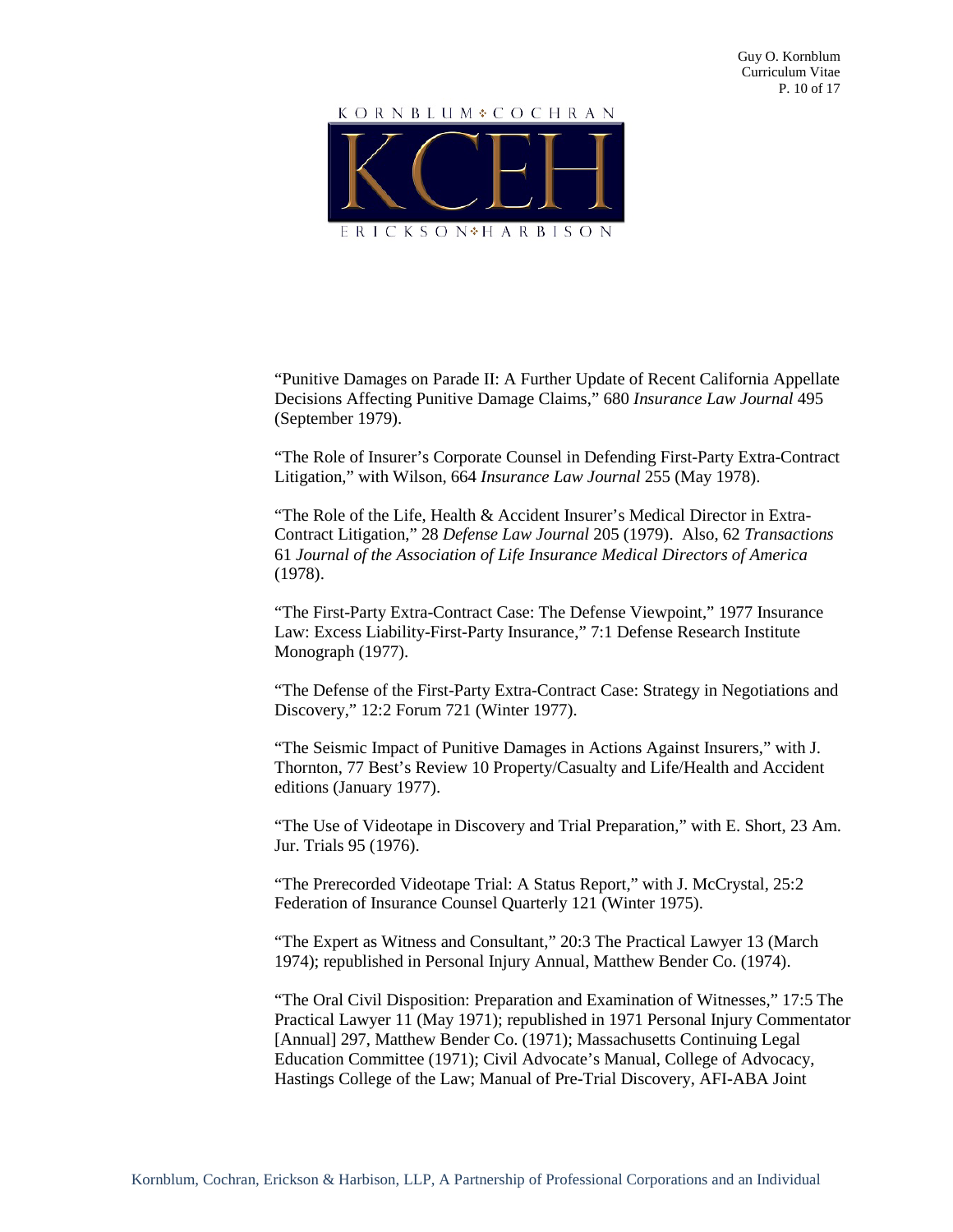

Committee on Continuing Legal Education (1972).

"Videotape in Civil Cases," 24 Hastings Law Journal 9 (1972); republished in Personal Injury Annual, Matthew Bender Co. (1972).

"The Law School's Role in Post-J.D. Specialty Education," 5 Journal of Law Reform 436, University of Michigan (Spring 1972).

"Specialty Curricula in the Law Schools: A Must for the J.D. Program," 22:2 Brief Case 5 (May 1972).

"The Alcoholic Driver: A Proposal for Treatment as an Alternative to Punishment," with Martin G. Binder, M.D. Published as a study of the American Judicature Society Information Report Service (1972); republished in 590 Insurance Law Journal 133 (March 1972), 56:1 Judicature 24 (June/July 1972); "The Alcoholic Driver," 77:6 Case and Comment 3 (November/December 1972).

"Do You Know Your Law School?" with M. Anderson, 46 California State Bar Journal 332 591 (May/June 1971).

"Clinical Legal Education: A Need for Reform," with M. Anderson 47 *A.B.A. Journal* 591 (June 1971).

# *The New Fillmore* **Selected Articles**

"Financial Elder Abuse: Watch Out for Life Insurance 'Twisting'" (March 2006).

"Mediation and Arbitration Clauses in Contracts: You Can Lose Important Legal Rights!" (February 2006).

"First Amendment Rights and the IRS – a Sermon Risks Loss of Non-profit Status of a Church" (January 2006).

"Sales Fraud: Selling Annuities to Those Over 60 Years Old" (November 2005).

"Life Insurance and Annuity Sales Fraud to Those Over 60!" (October 2005).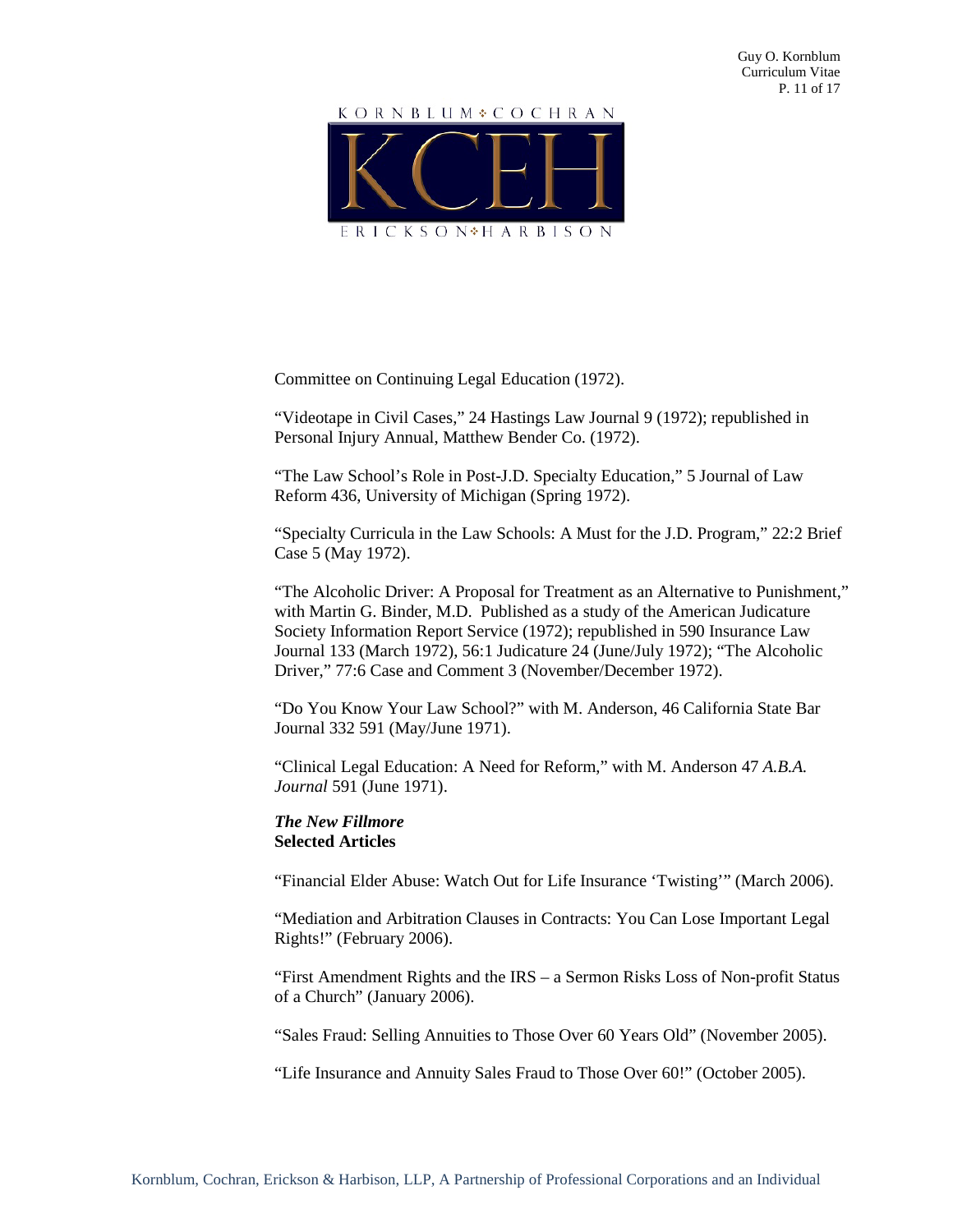# KORNBLUM COCHRAN ERICKSON<sup>\*</sup>HARBISON

"Is the Legal System Any Different from Lincoln's Day?" (September 2005).

"Tort Reform – Part III: What Lies Ahead for the Reformers?" (August 2005).

"Slapping Around the First Amendment and Free Speech" (February 2005).

"Start the New Year on a Good Legal Footing" (January 2005).

"Communicating with Your Lawyer: A Critical Aspect of the Attorney-Client Relationship" (November 2004).

"A Modern Day David Versus Goliath Story: An Insurance Company Defeated in Effort to Defy Small Businessman's Claim" (October 2004).

"The Lawyer-Client Privilege Against Disclosure of Confidential Communications Between Them: How Sacred Is It?" (September 2004).

"Thoughts on 'Law in the Limelight'" (August 2004).

"The Future World of Dispute Resolution: The Mediation Alternative to Trial" (January 2004).

"Some Thoughts on Dispute Resolution" (May 2004).

"Would You Want Your Child to Be a Lawyer?" (December 2003).

"'Bad Faith' Claims Handling Leads to Punitive Award Against an Insurance Company Providing Uninsured Motorist Coverage" (October 2003).

"What Is Tort Reform and Is It Needed?" (June 2003).

"*Uninsured* and *Underinsured* Motorist Coverage is Most Important in Your Auto Policy" (May 2003).

"Does Your Doctor Help You When You Are Injured and Have to Sue?" (February 2003).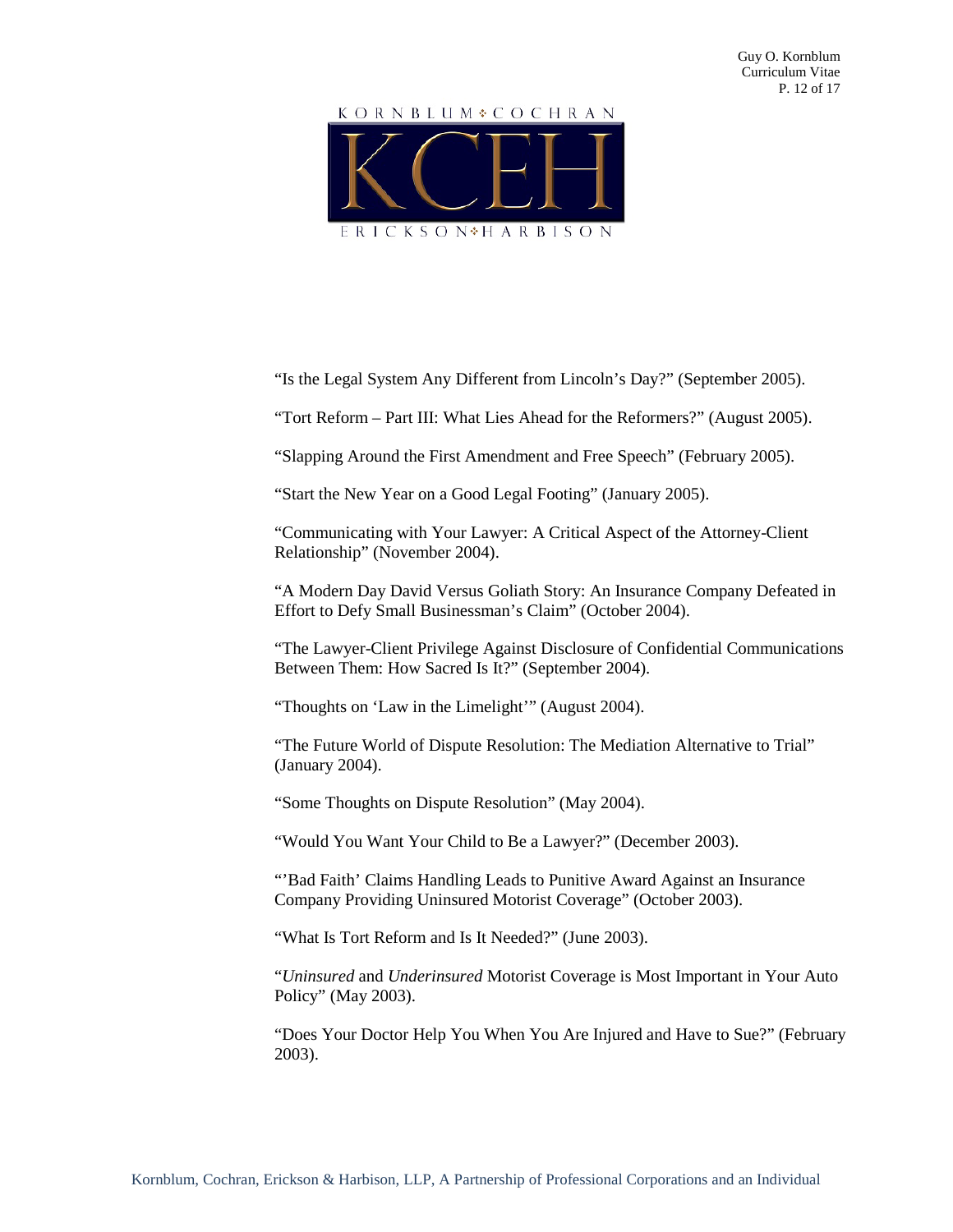# KORNBLUM COCHRAN



"Respect for the Law" (January 2003).

"What Happens When You Get Sued?" (November 2002).

"How to Have the Best Relationship with Your Lawyer" (October 2002).

"Alternative Dispute Resolution: The Preferred Alternative to Litigation" (August 2002).

"Your Personal Insurance Coverage: How Much Insurance Do You Need to Protect Your Financial Interests?" (July 2002).

"Dependent Coverage Under Your Medical Insurance: A Warning to Parents Who 'Think' They Have Coverage for Their Children" (June 2002).

"What Happens When Your Medical Care Provider Commits Malpractice?" (May 2002).

"Private Disability Insurance: Do Insurance Companies Live Up to Their Promises When You Are Disabled?" (March 2002).

"The Lawsuit Process: How a Case Proceeds in the Courts" (December 2001).

"Expectation of the Victim of Injury: What Happens When You Sue?" (November 2001).

"Welcome to the Personal Injury Compensation System" (October 2001).

"Don't Let Your Insurance Company Treat You Unfairly!" (September 2001).

"What to Do When Your Client's Insurer Refuses to Defend" (August 2001).

"How to Find the Lawyer You Need for *Your* Case!" (June 2001).

#### *Litigation Counsel of America*

"The Resolution Advocate" (Regular Column).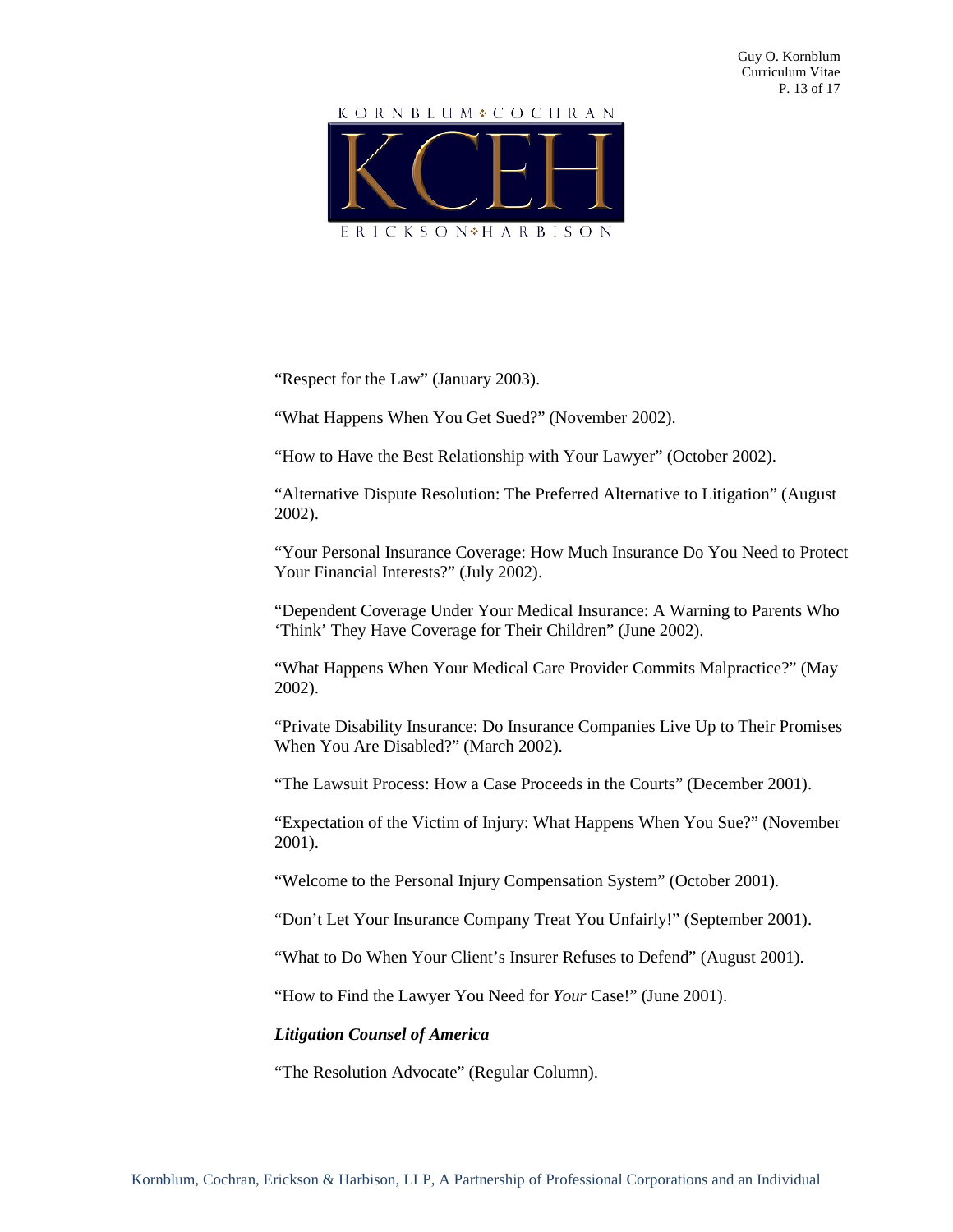

"My Fantasy Mediation," *7 Litigation Commentary & Review 8* (March/April2015)

"'Settlement' Ain't a Bad Word," *6 Litigation Commentary & Review 63* (October/November 2014)

"Thoughts on Selection of a Mediator from the Advocate's Point of View," *6 Litigation Commentary & Review 34* (July/August 2014)

"Is Mediation the Best Course?" *6 Litigation Commentary & Review 6* (March/April 2014)

"Being a Better Advocate in Mediation: A Case Study," *5 Litigation Commentary & Review 104* (December 2013)

"Adversarial System v. System of Justice: Are They Conflicting?" *5 Litigation Commentary & Review 75* (July/August 2013)

"Emotions and the Negotiation Process– Gaining Control Over a Client's Emotional Responses During Settlement Efforts," *5 Litigation Commentary & Review 42*  (April/May 2013)

"Smart Dispute Resolution," *5 Litigation Commentary & Review 7*  (January/February 2013)

"Mandatory Mediation Clauses in Insurance Policies and Other Contractual Relationships," *4 Litigation Commentary & Review 262* (September/October 2012)

"Let's Look At Our Job as Litigators – Is There a Better Way Than a Complete Adversarial Posture?" *4 Litigation Commentary & Review 229* (June/July 2012)

"The Timing For Mediating – Looking For The 'Plateau,'" *4 Litigation Commentary & Review 191* (February/March 2012)

"Direct Negotiations v. Mediation – Why The Mediation Process Offers More," *4 Litigation Commentary & Review 181* (October/November 2011)

"Direct Negotiations v. Mediation – Why The Mediation Process Offers More," *4*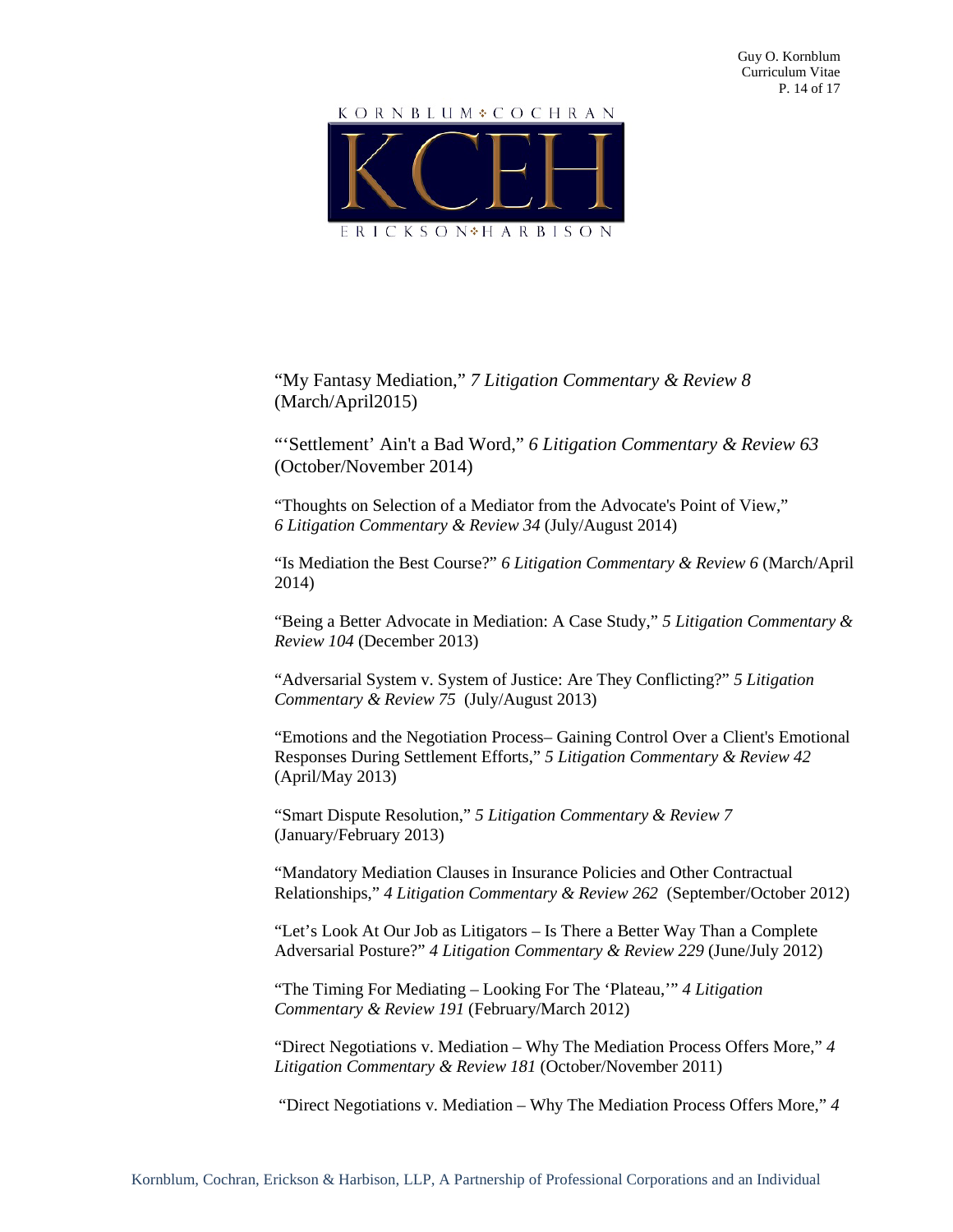# KORNBLUM COCHRAN

ERICKSON<sup>\*</sup>HARBISON

# *Litigation Commentary & Review 121* (August 2011)

"Clichés That Apply To Negotiation and Settlement, Part I," *4 Litigation Commentary & Review 78* (June/July 2011)

"California Supreme Court Speaks On Mediation Confidentiality," *4 Litigation Commentary & Review 45* (March/April 2011)

"The Three C's Of Negotiation," *4 Litigation Commentary & Review 5* (January/February 2011)

"The Opening Demand at Mediation: How to View the First Shot Over the Bow," *Litigation Commentary & Review* (November/December 2010).

"The Modern Approach to Resolving Disputed – The Case for Mediation," *Litigation Commentary & Review* (September/October 2010).

"Does Your Adversary and His or Her Client Have the Right Attitude on Mediation Day?" *Litigation Commentary and Review* (February 2010).

"Do You Have the Right Attitude on Mediation Day?" *Litigation Commentary & Review* (January 2010).

"Using Experts or Consultants at Mediation," *Litigation Commentary & Review* (November 2009).

"The Top Ten Reasons Why Cases Do Not Settle at Mediation," *Litigation Commentary & Review* (October 2009).

"Getting Around the Impasse at Mediation," *Litigation Commentary & Review* (September 2009).

"Economic Downturn," *Litigation Commentary & Review* (August 2009).

"The New Lawyer Settlement Strategies," *Litigation Commentary & Review* (July 2009).

"Negotiating and Settling Insurance Bad Faith Cases," *Litigation Commentary &*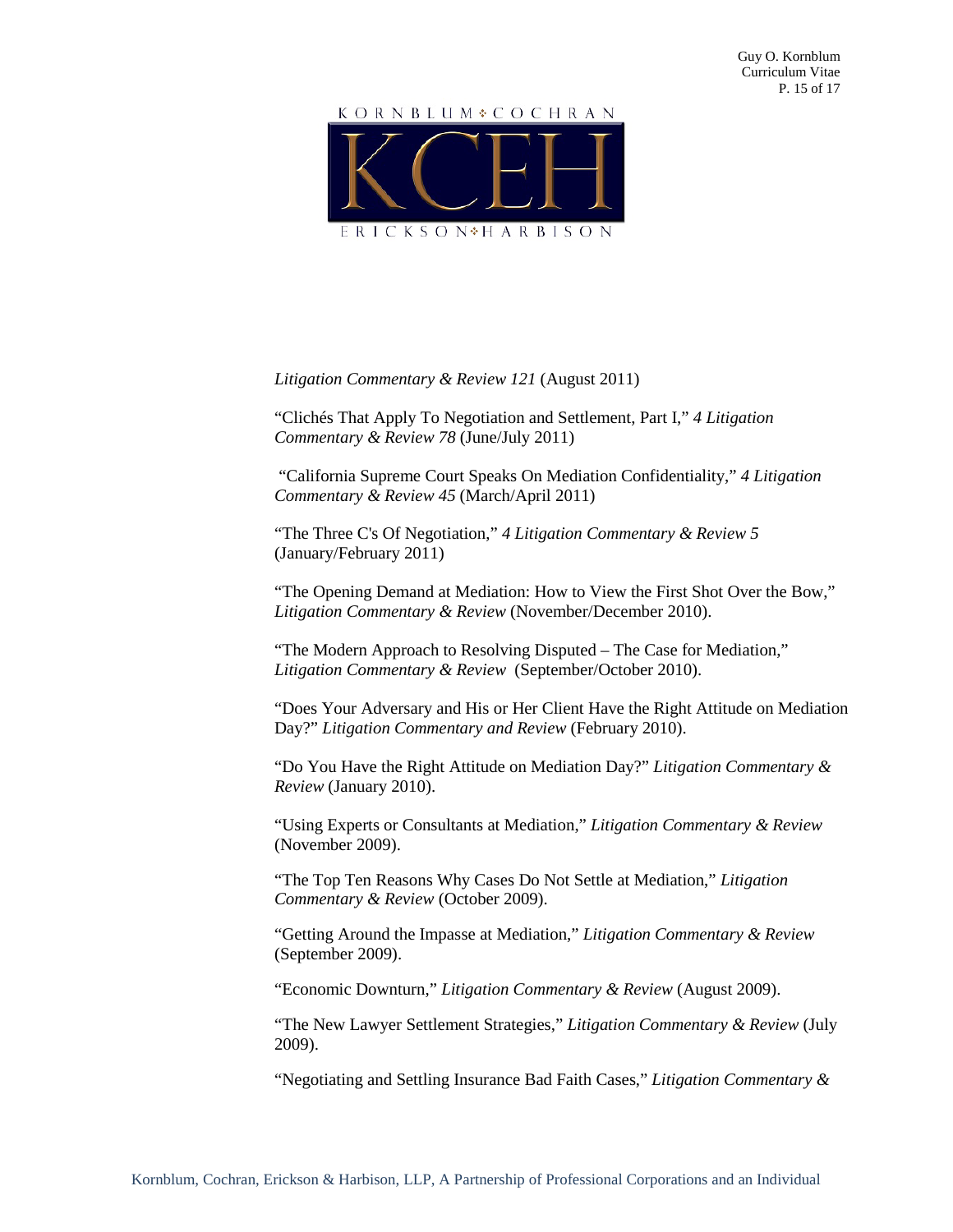

*Review* (June 2009).

"Five Factors that Suggest a Case is Ripe for Mediation," *Litigation Commentary & Review* (May 2009).

"Getting Results for Plaintiffs Through Early Mediation: Ten Basic Principles to Follow in Getting Your Client's Case Settled Early," *Litigation Commentary & Review* (March/April 2009).

"The Opening Statement at Mediation – Yes, No, Maybe!" *Litigation Commentary & Review* (January/February 2009).

"The Lawyer's Role in Preparing the Mediator for Mediation," *Litigation Commentary & Review* (October/November 2008).

"Using Videos at Mediation," *Litigation Commentary & Review* (August/September 2008).

"Mediation as a Discovery Tool," *Litigation Commentary & Review* (July 2008).

"What is a Resolution Advocate?" *Litigation Commentary & Review* (June 2008).

"Are You Ready for Mediation?" *Litigation Commentary & Review* (May 2008).

"Preparing Your Client for Mediation: Winners Win, Whiners Lose!" *Litigation Commentary & Review* (April 2008).

"What Type of Negotiation Personality Are You?" *Litigation Commentary & Review* (March 2008).

"Do Lawyers Really Understand What They Need to Do to Prepare for Mediation," *Litigation Commentary & Review* (February 2008).

"Listening to the Story as a Tool in Mediating," *Litigation Commentary & Review* (January 2008).

"The Three 'C's' of Negotiations," *Litigation Commentary & Review* (December 2007).

"Some Basics of Negotiating at Mediation," *Litigation Commentary & Review*